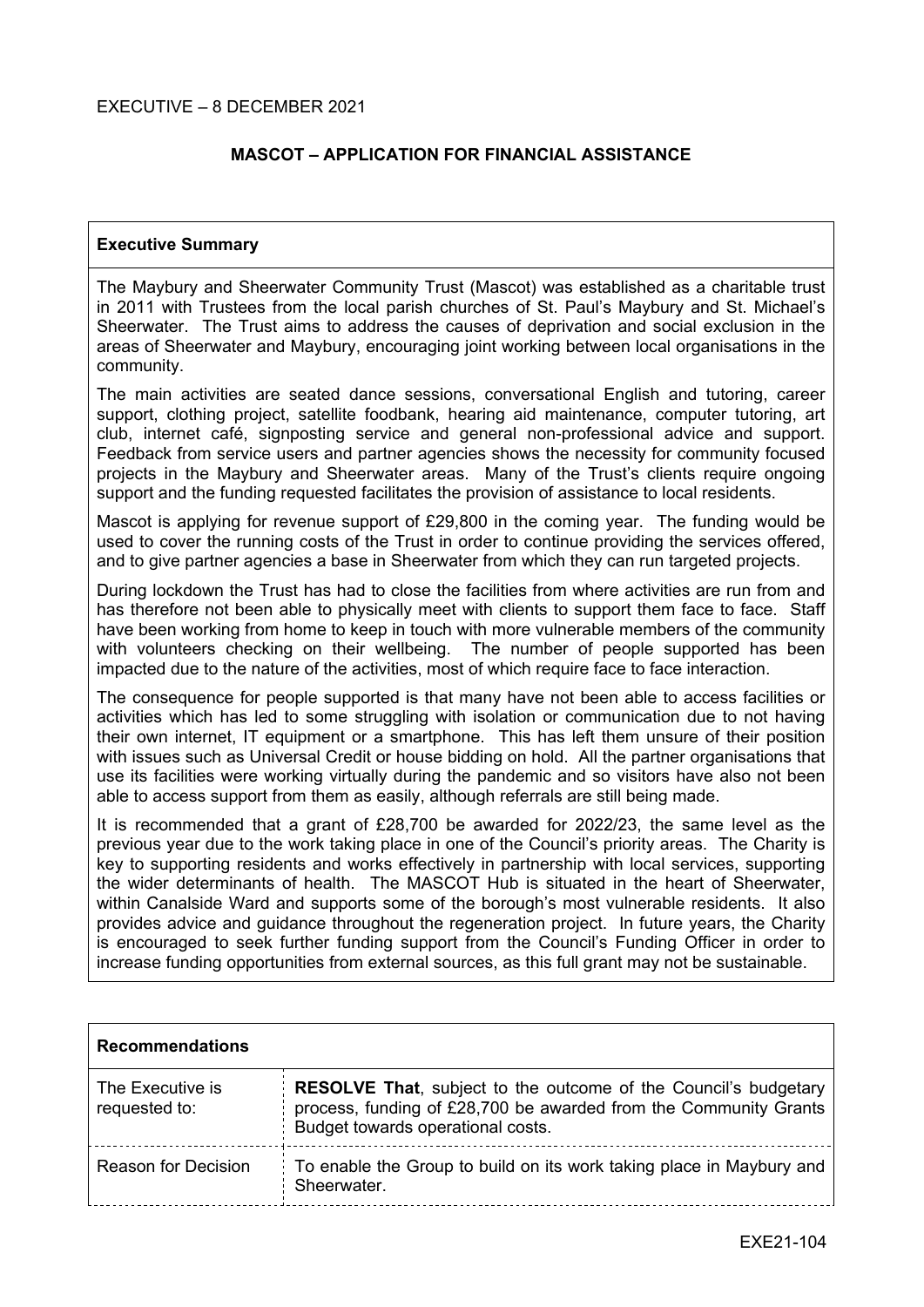| Confirmation of funding | This award is provisionally made on the expectation that the Council's<br>budgets for revenue and capital projects remain at the same level<br>allocated for the current financial year. The Council's overall budget,<br>including the sums allocated for community grants, will be determined<br>by Council at its meeting on 10 February 2022. In the event the grant<br>budgets are set at the anticipated levels, confirmation of the Council's<br>support will be sent to successful applicants. Groups should not plan<br>for the 2022/23 funding until this confirmation has been received.                                                               |
|-------------------------|-------------------------------------------------------------------------------------------------------------------------------------------------------------------------------------------------------------------------------------------------------------------------------------------------------------------------------------------------------------------------------------------------------------------------------------------------------------------------------------------------------------------------------------------------------------------------------------------------------------------------------------------------------------------|
| Conditions              | <b>Accounts.</b> The Organisation must submit audited accounts for the<br>year in which the grant is awarded, including an income and<br>expenditure account and balance sheet. Please note that accounts<br>for other years may also be required.                                                                                                                                                                                                                                                                                                                                                                                                                |
|                         | <b>Monitoring Information.</b> The Organisation must submit quarterly<br>monitoring information as a measure of its achievements. Failure to<br>provide details will jeopardise the award. E-mail requests will be sent<br>to the applicant on a quarterly basis.                                                                                                                                                                                                                                                                                                                                                                                                 |
|                         | <b>Publicity.</b> Where possible, the Organisation is required to publicise<br>the support received from Woking Borough Council, including on all<br>literature and leaflets produced.                                                                                                                                                                                                                                                                                                                                                                                                                                                                            |
|                         | <b>Payments.</b> Unless exceptional circumstances exist all invoices must<br>be received quarterly with details of the costs incurred and monitoring<br>information for the previous quarter.                                                                                                                                                                                                                                                                                                                                                                                                                                                                     |
|                         | <b>Payment Period.</b> Final quarter claims must be made by the second<br>week in March. Unclaimed awards will not be available at a later date<br>unless exceptional circumstances can be demonstrated to the Council<br>before the end of the award year.                                                                                                                                                                                                                                                                                                                                                                                                       |
|                         | <b>Joint Working.</b> WBC expects the Organisation to engage positively<br>on health and wellbeing multi-agency joint work affecting Woking.<br>Groups which refuse may place their Council support at risk, e.g.<br>grant, concessionary rent and other assistance.                                                                                                                                                                                                                                                                                                                                                                                              |
|                         | Homelessness Reduction Act 2017. Following the introduction of<br>new legislation from April 2018, the council will expect the support of<br>partner agencies in identifying people at risk of homelessness as early<br>as possible to maximise the opportunities to prevent such. Partner<br>agencies / organisations will be expected to be engaged in joint<br>working arrangements to assist in finding suitable housing and<br>support solutions, and where appropriate to undertake and respond to<br>the new 'duty to refer'. Groups which do not support this new<br>legislation and way of working positively, may put their Council<br>support at risk. |
|                         | <b>Venue Hire.</b> Woking Borough Council has a duty to ensure that<br>publicly-owned venues and resources do not provide a platform for<br>extremists and are not used to disseminate extremist views. This duty<br>extends to organisations that work with the local authority so this<br>includes recipients of any grants from Woking Borough Council. If you<br>hire out your venue/s you should ensure you have good processes in<br>place for record keeping and checking if they are an appropriate<br>group to be making the hire arrangements. The following are some of<br>what should be considered:                                                  |
|                         | Basic details should be recorded to include speakers address,<br>mobile phone number & organisation details.                                                                                                                                                                                                                                                                                                                                                                                                                                                                                                                                                      |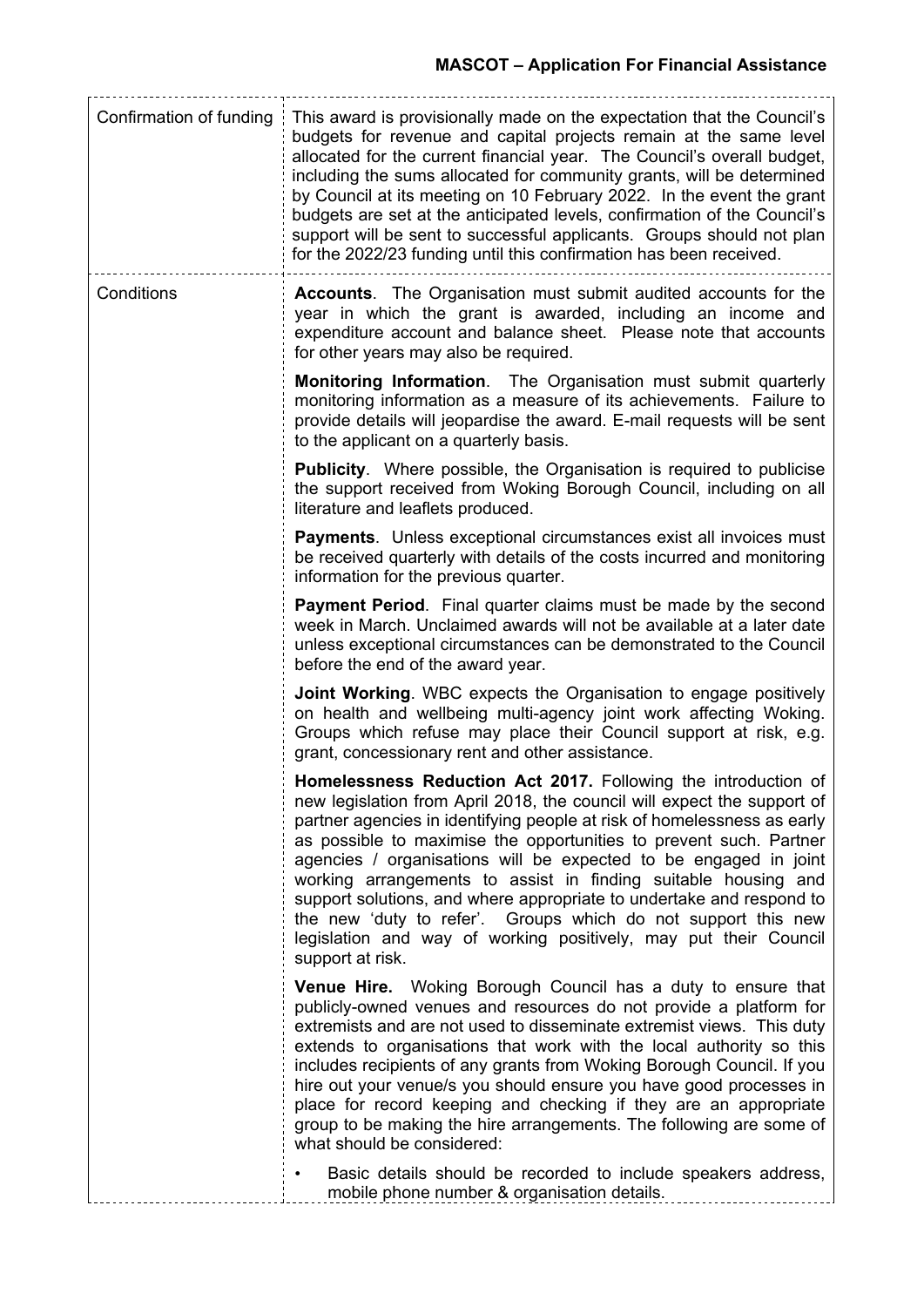## **MASCOT – Application For Financial Assistance**

|                        | Has the identity of the speaker been confirmed & is their<br>organisation bona fide? Are they known to you?<br>Is the speaker from the area? Are they UK citizens or from<br>overseas & will they travel specifically for this event?<br>Consider checks on the internet to confirm the status of speaker<br>$\bullet$<br>to include website, YouTube or social media sites.<br>How many people are likely to attend (check previous or similar<br>events either locally or online).      |  |
|------------------------|-------------------------------------------------------------------------------------------------------------------------------------------------------------------------------------------------------------------------------------------------------------------------------------------------------------------------------------------------------------------------------------------------------------------------------------------------------------------------------------------|--|
| Performance Indicators | <b>Users.</b> The Organisation to provide a breakdown of the users in the<br>past quarter.                                                                                                                                                                                                                                                                                                                                                                                                |  |
|                        | Activities. The Organisation to provide details of activities and<br>events held during the last quarter.                                                                                                                                                                                                                                                                                                                                                                                 |  |
|                        | <b>Enquiries.</b> The Organisation to provide a breakdown of the enquiries<br>received during the last quarter.                                                                                                                                                                                                                                                                                                                                                                           |  |
|                        | <b>Publicity.</b> The Organisation to advise how the Council's support has<br>been publicised over the last quarter.                                                                                                                                                                                                                                                                                                                                                                      |  |
|                        | <b>Statement of Use.</b> The Organisation to provide a statement stating<br>the use to which the grant money has been put.                                                                                                                                                                                                                                                                                                                                                                |  |
| <b>Future Support</b>  | The financial pressure on the Council's budgets is expected to<br>continue in the coming years and accordingly the overall level of<br>support available in future years may be reduced. The applicant is<br>therefore to be advised that the award of funding for 2022/23 does not<br>imply that a similar application in 2023/24 would be supported. In<br>particular, it is emphasised that the Council is unlikely to be in a<br>position to award any sums above the 2022/23 levels. |  |
|                        | In view of this, the applicant is to be advised to ensure that<br>contingency plans for the Group's operations for 2023/24 have been<br>drawn up in the event that the Council is unable to continue its support<br>beyond April 2023. All applicants are strongly recommended to<br>pursue alternative sources of funding and are encouraged to approach<br>Woking Borough Council's Community Support Team for advice and<br>support.                                                   |  |

## **The Executive has authority to determine the above recommendations.**

#### **Background Papers:**

2022/23 Application Form.

#### **Reporting Person:**

Julie Fisher, Chief Executive Extn: 3301, Email: julie.fisher@woking.gov.uk

## **Contact Person:**

Frank Jeffrey, Head of Democratic Services Extn: 3012, Email: frank.jeffrey@woking.gov.uk

Doug Davern, Democratic Services Officer Extn: 3018, Email: doug.davern@woking.gov.uk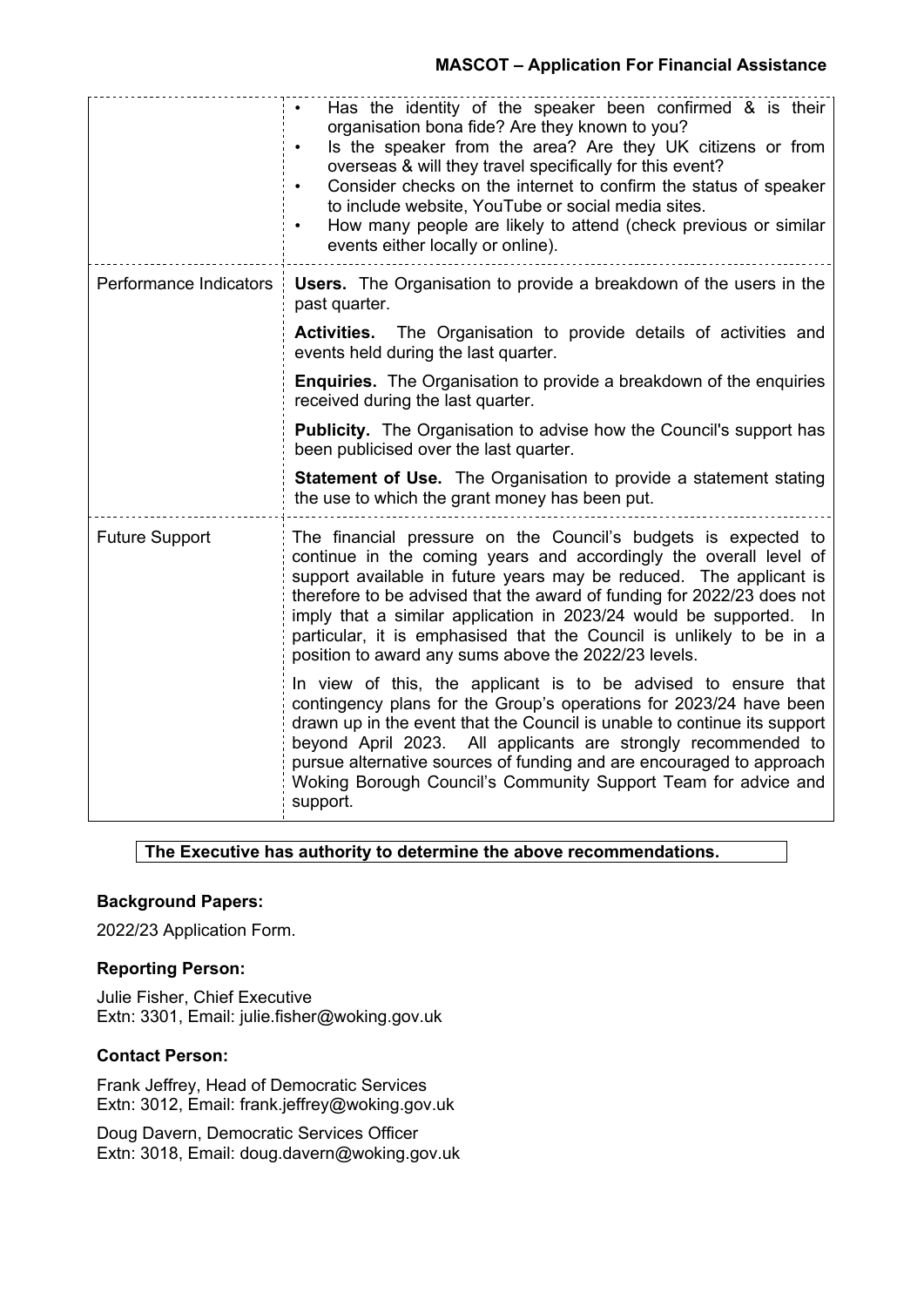# **Portfolio Holder:**

Cllr Simon Ashall Email: cllrsimon.ashall@woking.gov.uk

## **Shadow Portfolio Holder:**

Cllr Will Forster Email: cllrwill.forster@woking.gov.uk

## **Date Published:**

30 November 2021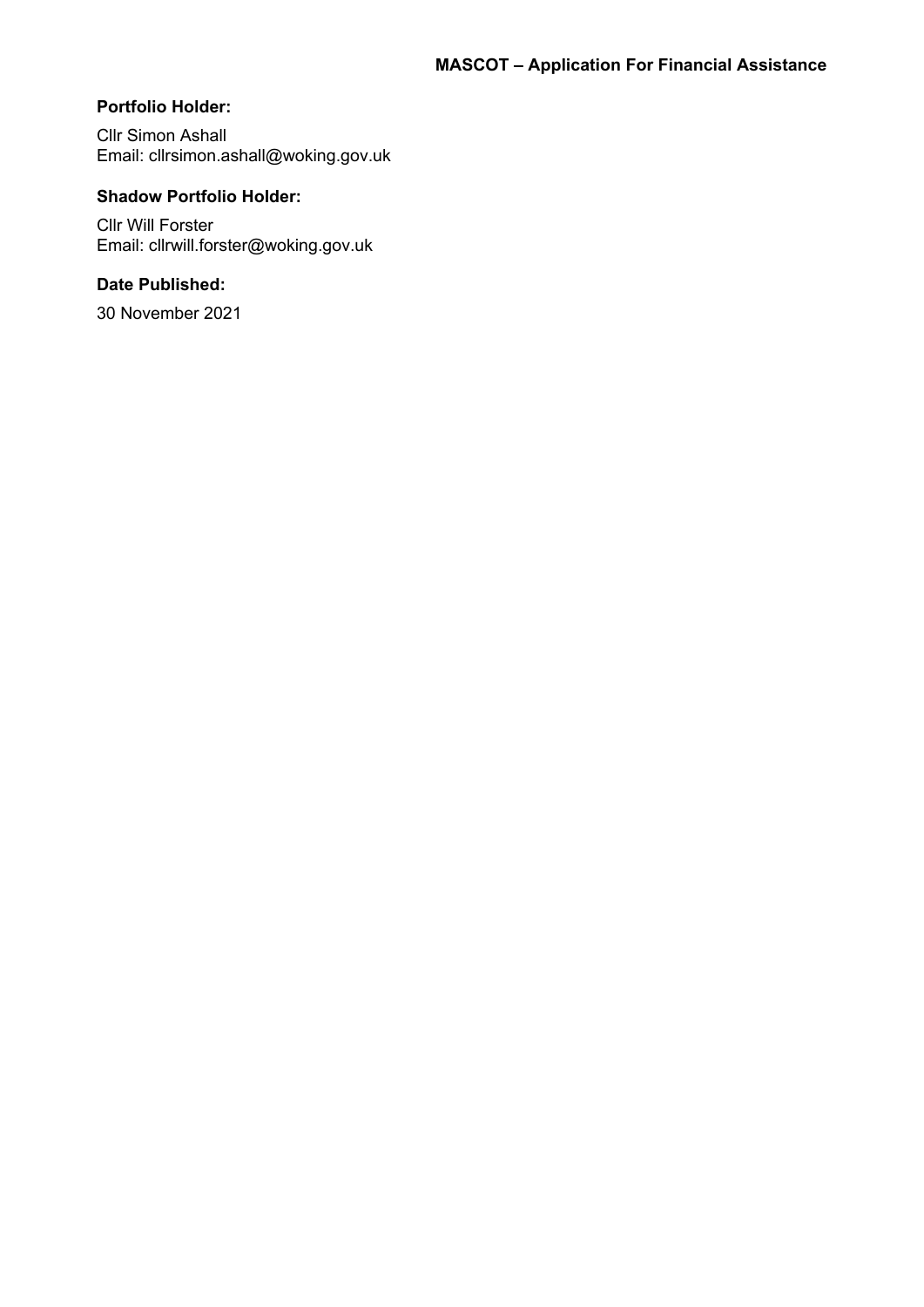| 1.0 Summary of Application |                                                                                                                                                                                                                                                                                                                                                                                                                                                                                                                                                                                                                                                                                                                                                                                      |
|----------------------------|--------------------------------------------------------------------------------------------------------------------------------------------------------------------------------------------------------------------------------------------------------------------------------------------------------------------------------------------------------------------------------------------------------------------------------------------------------------------------------------------------------------------------------------------------------------------------------------------------------------------------------------------------------------------------------------------------------------------------------------------------------------------------------------|
| 1.1 Status and Aims        | The Trust was formed in July 2011. The main objectives are:<br>To identify the underlying causes of deprivation and social<br>i)<br>exclusion in Maybury and Sheerwater;<br>To address the identified causes through targeted projects;<br>ii)<br>To act as a catalyst facilitating collaborative initiatives with<br>iii)<br>partners;<br>To act as a catalyst stimulating resources already in the<br>iv)<br>community, supporting self-help groups and offering 'bestpractice'<br>models;<br>To be a sustainable organisation and a channel for resources<br>V)<br>which responds to perceived needs;<br>To participate in this service as an expression of Christian faith,<br>vi)<br>without any expectation or requirement that beneficiaries change<br>their religious views. |
|                            | Due to Covid, activities have been restricted with some held remotely<br>and some held in person following current guidelines. The main<br>activities have been conversational English sessions, a friendship<br>group, career support, IT literacy support, support with Universal<br>credit, satellite foodbank and referals to the main Woking Foodbank<br>and Foodwise, hearing aid maintenance sessions, internet and laptop<br>access, signposting service, general non-professional advice, the start<br>of online Citizens Advice sessions and starting to re-offer volunteering<br>opportunities.                                                                                                                                                                           |
| 1.2 Employees              | 2. The Community Liaison and Hub Manager for the Sheerwater area<br>and the Community Liaison Manager.                                                                                                                                                                                                                                                                                                                                                                                                                                                                                                                                                                                                                                                                               |
| 1.3 Volunteers             | 18. Volunteers are currently serving clients who come for the<br>foodbank sessions that have just restarted, assisting with the virtual<br>English conversational sessions, and keeping contact with members<br>of the Friendship Club. During lockdown they have also picked up<br>shopping and prescriptions for the more vulnerable clients. Over the<br>lockdown periods volunteers have also started and now manage a<br>neighbourhood watch Facebook page for the Maybury and<br>Sheerwater areas.                                                                                                                                                                                                                                                                             |
| 1.4 Clients/Users          | 150, comprising:<br>76 male<br>74 female<br>4 disabled<br>68 ethnic minority<br>137 resident in Woking<br>2 aged 0-5<br>0 aged 6-10<br>7 aged 11-18<br>128 aged 19-65                                                                                                                                                                                                                                                                                                                                                                                                                                                                                                                                                                                                                |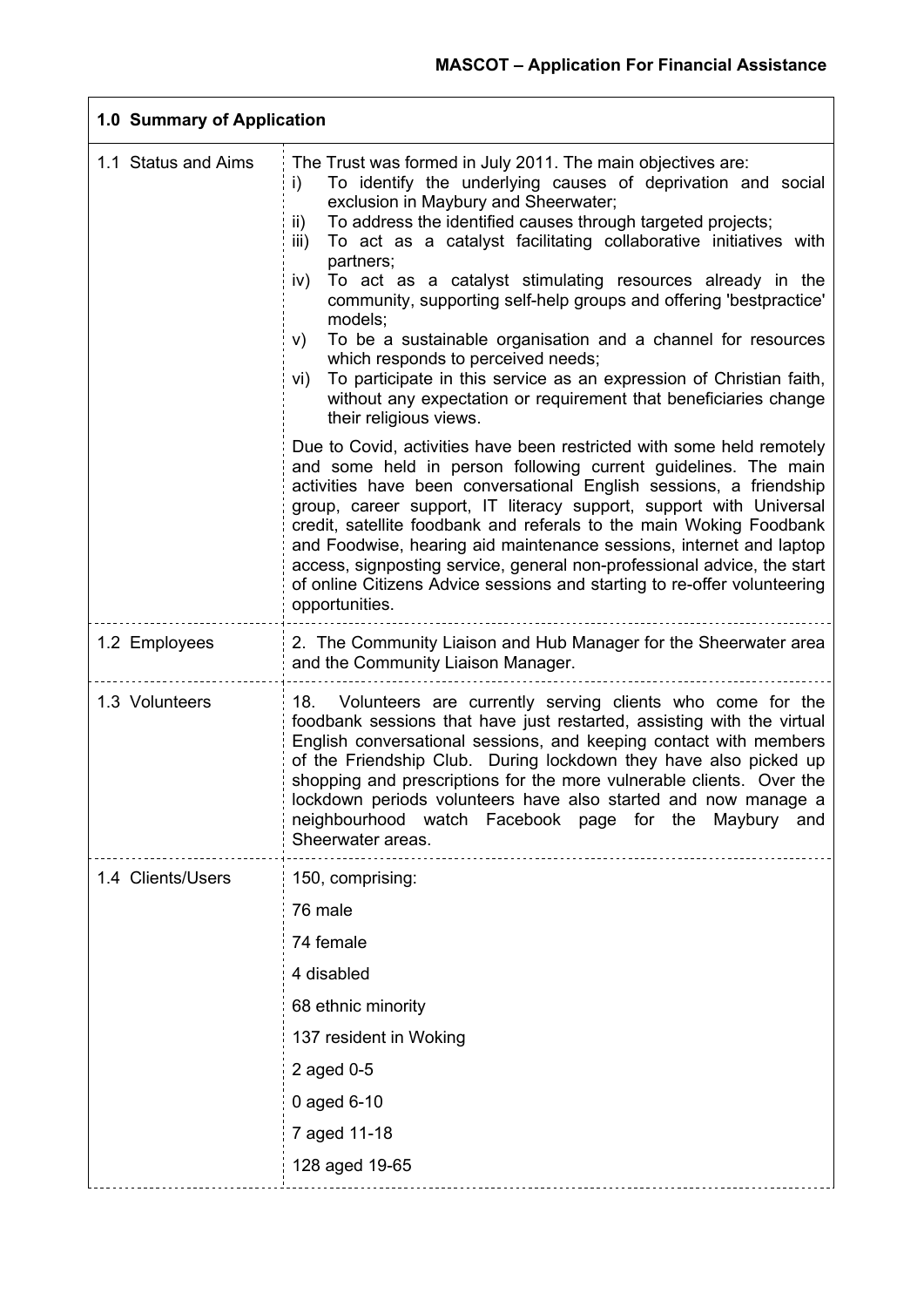|                       | 13 aged 65+                                                                                                                                                                                                                                                                                                                   |  |
|-----------------------|-------------------------------------------------------------------------------------------------------------------------------------------------------------------------------------------------------------------------------------------------------------------------------------------------------------------------------|--|
|                       | Users of the MASCOT Hub are charged 10p per sheet for<br>photocopying and users of the seated dance sessions are charged £3<br>per session. Due consideration is given to people who cannot afford<br>these charges.                                                                                                          |  |
| 1.5 Members           | N/A                                                                                                                                                                                                                                                                                                                           |  |
| 1.6 Sum Requested     | £29,800 (Revenue)                                                                                                                                                                                                                                                                                                             |  |
| 1.7 Project           | The funding will be used to cover the running costs of the Trust <i>i.e.</i><br>utilities, insurance, salaries, etc., in order to keep on providing the<br>services offered and to give partner agencies a base in Sheerwater<br>and St. Paul's Community Halls for targeted projects and networking<br>activities to be run. |  |
| 1.8 Cost breakdown:   | Employment Costs - £24,700                                                                                                                                                                                                                                                                                                    |  |
|                       | Running Costs - £5,100 (includes electricity, water, telephone,<br>insurance, account fee, IT costs, photocopying repairs<br>and<br>maintenance, general purchases / supplies).<br>Total - £29,800                                                                                                                            |  |
| 1.9 Community Benefit | Over the past year MASCOT has connected with 150 separate<br>individuals and due to the change in Covid-19 guidelines it is hoping to<br>increase that to 200 individuals. The Group will continue to support<br>the local community with the following activities:                                                           |  |
|                       | • Lets Talk conversational English sessions - to practice the English<br>language, ask questions, make friends and find out about life in<br>Woking.                                                                                                                                                                          |  |
|                       | The Friendship Café - running remotely with participants regularly<br>receiving a newsletter but moving to in-person as guidelines permit<br>and dependant on participant preference.                                                                                                                                         |  |
|                       | Foodwise referrals - for those struggling with shopping essentials<br>or who are in need of readymade meals. It is also currently<br>stocking frozen meals to give away at its discretion to needy<br>families and individuals.                                                                                               |  |
|                       | • Foodbank - this is now open at the Mascot hub every Wednesday<br>from $2.00 \text{pm}$ to $4.00 \text{pm}$ .                                                                                                                                                                                                                |  |
|                       | Career support - help with creating and editing CV's, online job<br>applications, scanning and sending documents to potential<br>employers and helping prepare for interview. It is currently<br>advertising for a volunteer career coach to run weekly sessions.                                                             |  |
|                       | • Use of laptop and IT equipment - laptops and the internet will be<br>available on a drop-in basis to get online to check emails, type up<br>documents,<br>internet searches and looking for necessary<br>information.                                                                                                       |  |
|                       | • Signposting to partner agencies - for those struggling with mental<br>health, money worries, or who just don't know where to find the<br>support they need.                                                                                                                                                                 |  |
|                       | • Free WiFi - for people who have their own device but no internet.                                                                                                                                                                                                                                                           |  |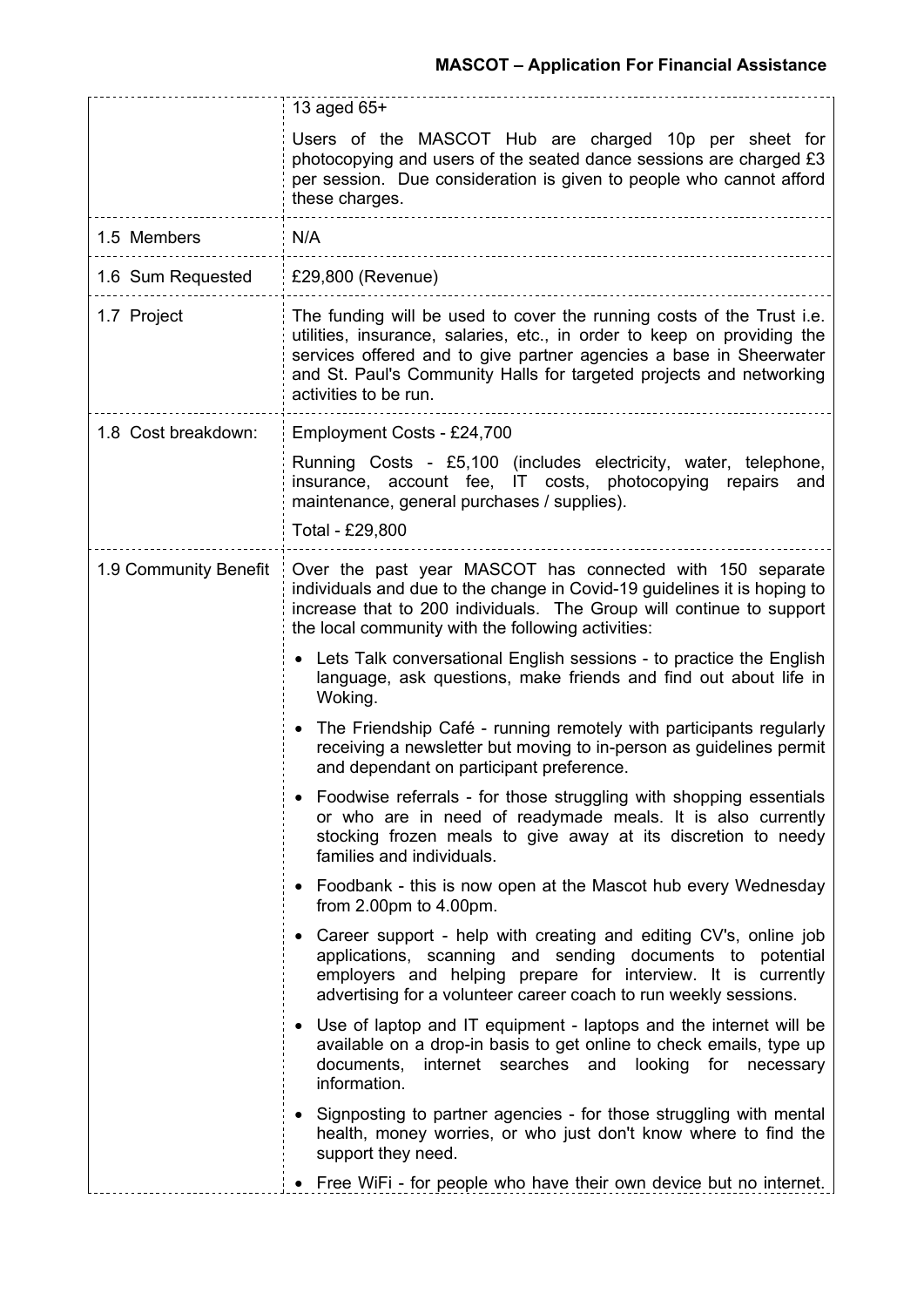|                      | There is a free Wifi hotspot created outside the Mascot Hub for<br>emergencies.                                                                                                                                                                                                                                                                                                                                                                                                                                                                                                                                                                                                                                                                                                                                                                                                                                                                                                                                                                                                                                                                                       |
|----------------------|-----------------------------------------------------------------------------------------------------------------------------------------------------------------------------------------------------------------------------------------------------------------------------------------------------------------------------------------------------------------------------------------------------------------------------------------------------------------------------------------------------------------------------------------------------------------------------------------------------------------------------------------------------------------------------------------------------------------------------------------------------------------------------------------------------------------------------------------------------------------------------------------------------------------------------------------------------------------------------------------------------------------------------------------------------------------------------------------------------------------------------------------------------------------------|
|                      | • Photocopier/printer/scanner use - for printing documents,<br>photocopying and scanning documents that cannot be taken by<br>hand.                                                                                                                                                                                                                                                                                                                                                                                                                                                                                                                                                                                                                                                                                                                                                                                                                                                                                                                                                                                                                                   |
|                      | • Universal Credit - support to set up and manage Universal Credit<br>accounts.                                                                                                                                                                                                                                                                                                                                                                                                                                                                                                                                                                                                                                                                                                                                                                                                                                                                                                                                                                                                                                                                                       |
|                      | • House bidding - for those in the Sheerwater Regeneration area<br>needing to find alternative accommodation and bid for Council<br>properties.                                                                                                                                                                                                                                                                                                                                                                                                                                                                                                                                                                                                                                                                                                                                                                                                                                                                                                                                                                                                                       |
|                      | • Citizens Advice Woking - every Thursday from 10.00am to Midday<br>local residents are able to speak to an advisor online from the<br>privacy of the office on a drop-in basis                                                                                                                                                                                                                                                                                                                                                                                                                                                                                                                                                                                                                                                                                                                                                                                                                                                                                                                                                                                       |
|                      | • One to One English Language Sessions - this will be starting in<br>September, every Wednesday from 11.00am to 1.00pm to practice<br>English with a tutor.                                                                                                                                                                                                                                                                                                                                                                                                                                                                                                                                                                                                                                                                                                                                                                                                                                                                                                                                                                                                           |
|                      | • Surrey Adult Learning Courses - from late September and running<br>through to late November, confidence building courses will be run<br>from the hub during weekly sessions.                                                                                                                                                                                                                                                                                                                                                                                                                                                                                                                                                                                                                                                                                                                                                                                                                                                                                                                                                                                        |
|                      | • Virtual Neighbourhood Watch Scheme - engage with the local<br>community to provide up to date information related to the<br>improvement of safety and to share information regarding relevant<br>crime and police issues.                                                                                                                                                                                                                                                                                                                                                                                                                                                                                                                                                                                                                                                                                                                                                                                                                                                                                                                                           |
| 1.10 Covid-19 Impact | As an organisation it have been impacted in various ways. The<br>Sunday art club had to stop running and the after school club has<br>been serving local people virtually. The number of people the Group<br>has been able to contact has decreased over the past year due to the<br>pandemic. Until May of this year only one person could be in at the<br>Hub at any one time; this increased to two people up until the end of<br>July. Although there are no restrictions in place now, it is still<br>monitoring how many people come in and placing restrictions when<br>necessary. All activities in Maybury have also been running virtually<br>throughout the period of restrictions. The Group has moved from<br>serving around 380 separate individuals in previous years to 150 over<br>this past year.                                                                                                                                                                                                                                                                                                                                                   |
|                      | The people supported have been affected by their concerns of leaving<br>home and were only going out for essential matters, meaning they<br>could not access support other than by telephone which was very<br>limiting. This also led to isolation and in some cases a deterioration in<br>mental health. Others have not had a way of communicating due to<br>not having their own internet, IT equipment or smartphone. This had<br>left them unsure of their position with Universal Credit, housing and<br>other issues. This has now improved with the relaxation of the<br>guidelines. Courses could not be held which would have improved<br>confidence in topics such as IT literacy, numeracy and being job<br>ready. Most volunteers have not been able to carry on their work<br>either because they are in the age range considered vulnerable or<br>simply because their contribution to activities was through face to face<br>contact. Some have been able to help virtually with the conversational<br>English sessions for example, but the majority of volunteers have had<br>to temporarily stop assisting. The Group also hopes to start opening |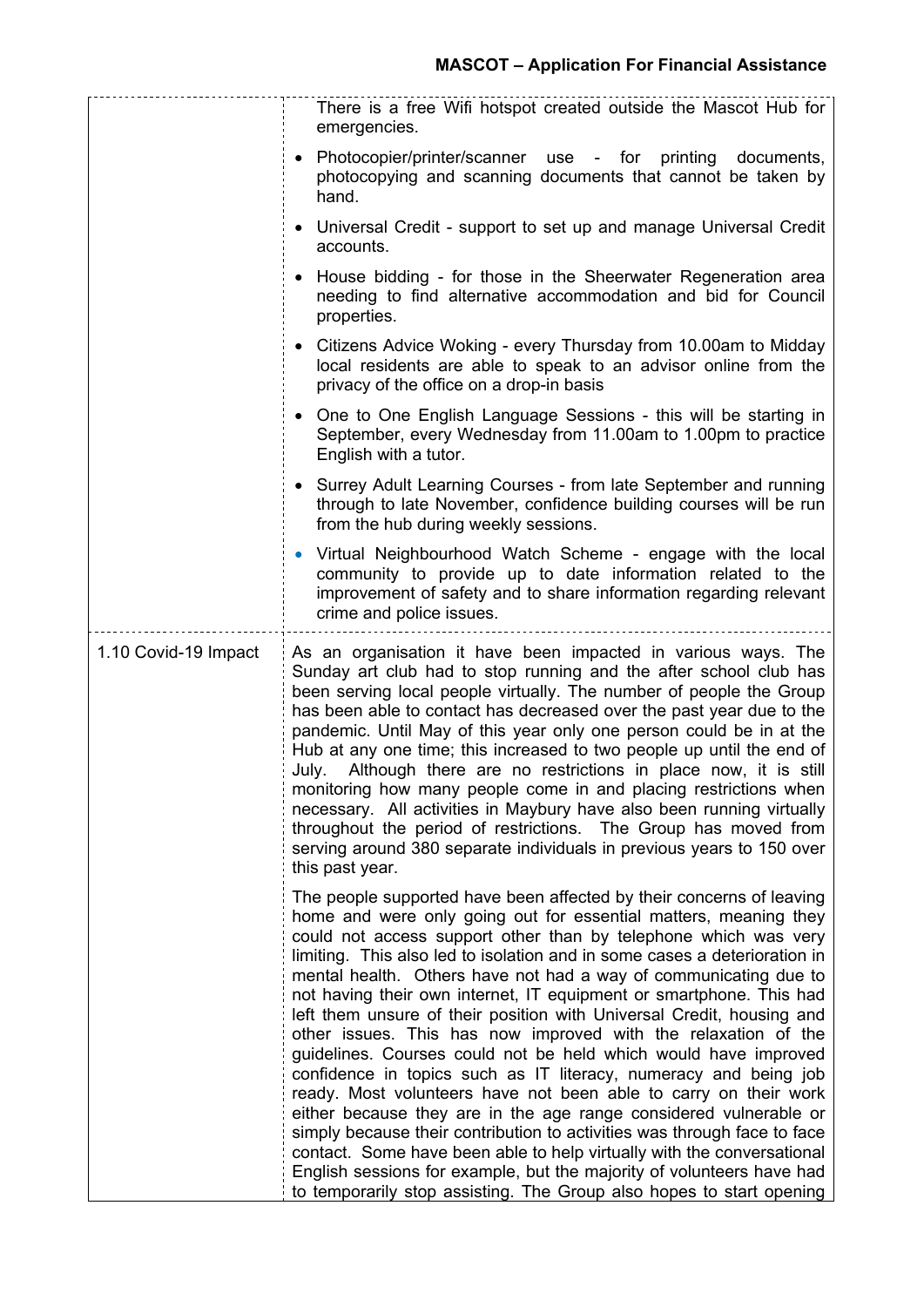|<br>| up more volunteer opportunities.

| 2.0 Financial Background                |                                                                                                                                                                                                                                                                                                               |
|-----------------------------------------|---------------------------------------------------------------------------------------------------------------------------------------------------------------------------------------------------------------------------------------------------------------------------------------------------------------|
| 2.1 Budget                              | At the time of the application, the Group held £13,832 in the bank.<br>Its budget for 2022/23 is set out in paragraph 1.8.                                                                                                                                                                                    |
| 2.2 Accounts                            | The Group has submitted accounts for 2020/21 which show an<br>income of £33,074 (£30,158 in 2019/20) against expenditure of<br>£31,154 (£44,300 in 2019/20), resulting in a surplus of £1,920 (a<br>deficit of £14,142 in 2019/20). The sum of £13,832 was carried<br>forward at the end of the 2020/21 year. |
| 2.3 Support over the<br>past five years | $2021/22 - E28,700$ towards the core costs of the service.<br>$2020/21 - \text{\textsterling}28,700$ towards the core costs of the service.<br>$2019/20 - £28,700$ towards the core costs of the service.<br>$2018/19$ – no grant awarded.<br>$2017/18 - £24,000$ towards the core costs of the service.      |

| 3.0 Assessment of Application |                                                                                                                                                                                                                                                                                                                                                            |           |
|-------------------------------|------------------------------------------------------------------------------------------------------------------------------------------------------------------------------------------------------------------------------------------------------------------------------------------------------------------------------------------------------------|-----------|
| 3.1 Key Information           | Constitution<br>$\circ$                                                                                                                                                                                                                                                                                                                                    | Yes       |
|                               | <b>Registered Charity</b><br>$\circ$                                                                                                                                                                                                                                                                                                                       | Yes       |
|                               | <b>VAT Registered</b><br>$\circ$                                                                                                                                                                                                                                                                                                                           | <b>No</b> |
|                               | <b>Equal Opportunities Policy</b><br>$\circ$                                                                                                                                                                                                                                                                                                               | Yes       |
|                               | <b>Safeguarding Policy</b><br>O                                                                                                                                                                                                                                                                                                                            | Yes       |
|                               | <b>Reserves Policy</b><br>$\circ$                                                                                                                                                                                                                                                                                                                          | Yes       |
|                               | <b>Quality Mark</b><br>$\circ$                                                                                                                                                                                                                                                                                                                             | <b>No</b> |
|                               | Other funding sources pursued<br>$\circ$                                                                                                                                                                                                                                                                                                                   | Yes       |
|                               | Other support by the Council<br>$\circ$                                                                                                                                                                                                                                                                                                                    | Yes *     |
|                               | Fundraising<br>$\circ$                                                                                                                                                                                                                                                                                                                                     | <b>No</b> |
|                               | Two quotes<br>$\circ$                                                                                                                                                                                                                                                                                                                                      | N/A       |
|                               | Regular monitoring provided previously<br>$\circ$                                                                                                                                                                                                                                                                                                          | Yes       |
|                               | *mandatory rate relief, discretionary rate relief,<br>concessionary rent                                                                                                                                                                                                                                                                                   |           |
| 3.2 Assessment                | The Charity is centrally placed in Sheerwater supporting local<br>residents with a range of support. The Charity is well known and well<br>used by local people and considered to be a vital source of support in<br>within the area. It is financially dependent on annual revenue funding<br>from the Council to cover staff and service delivery costs. |           |
|                               | It is recommended that a grant of £28,700 be awarded for 2022/23,<br>the same level as the previous year due to the work taking place in<br>one of the Council's priority areas. The Charity is key to supporting<br>residents and works effectively in partnership with local services,                                                                   |           |